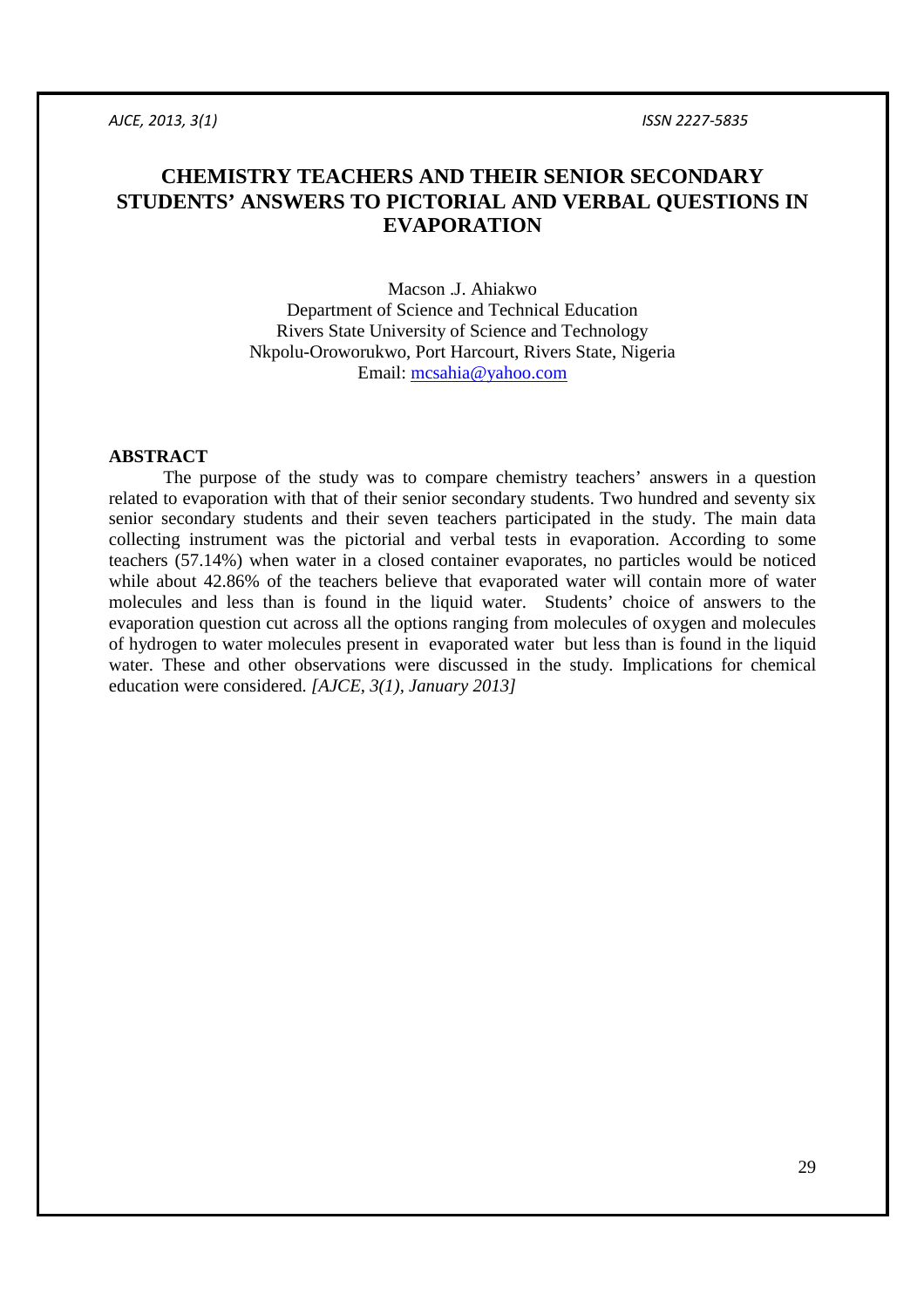# **INTRODUCTION**

One major objective of teaching Chemistry is to ensure that students learn chemical concepts meaningfully. Teachers find out what students have learnt in chemistry through evaluation. One form of such evaluation is testing. Testing exposes students' learning difficulties in subject matter and indeed in chemistry. Two issues need to be considered in students' achievement in chemistry. Firstly, what students learn and how they view science and indeed chemistry are greatly influenced by how they are taught. Secondly, teachers tend to teach using the same methods and in the same ways they are taught. Although these observations are made for general science teaching, they have implications for chemistry teaching. Following the observations, chemistry students may perform as they are taught.

Educational reform initiatives have identified the need for giving increased attention to teachers' knowledge base and ability in educational testing and assessment. Researchers in chemical education have since changed focus along this direction. For instance, in one research work (1) teachers' estimations of students' performance and actual students' achievement were studied. The study revealed that chemistry teachers tend to overestimate their students' level of achievement on the conceptual understanding test in chemistry. Teachers feel that most of their students have appropriate or partial understanding of chemical concepts and principles. Chemistry teachers' overestimation of their students' performance could also reveal that teachers lack adequate understanding about their students' difficulties in learning chemistry.

 Another research (2) has also pointed out that every mistake made by students is quickly judged as a misconception, without further reflection on the actual source of the problem or any analysis of the underlying patterns in the students' reasoning that might in fact be used as a source to promote understanding.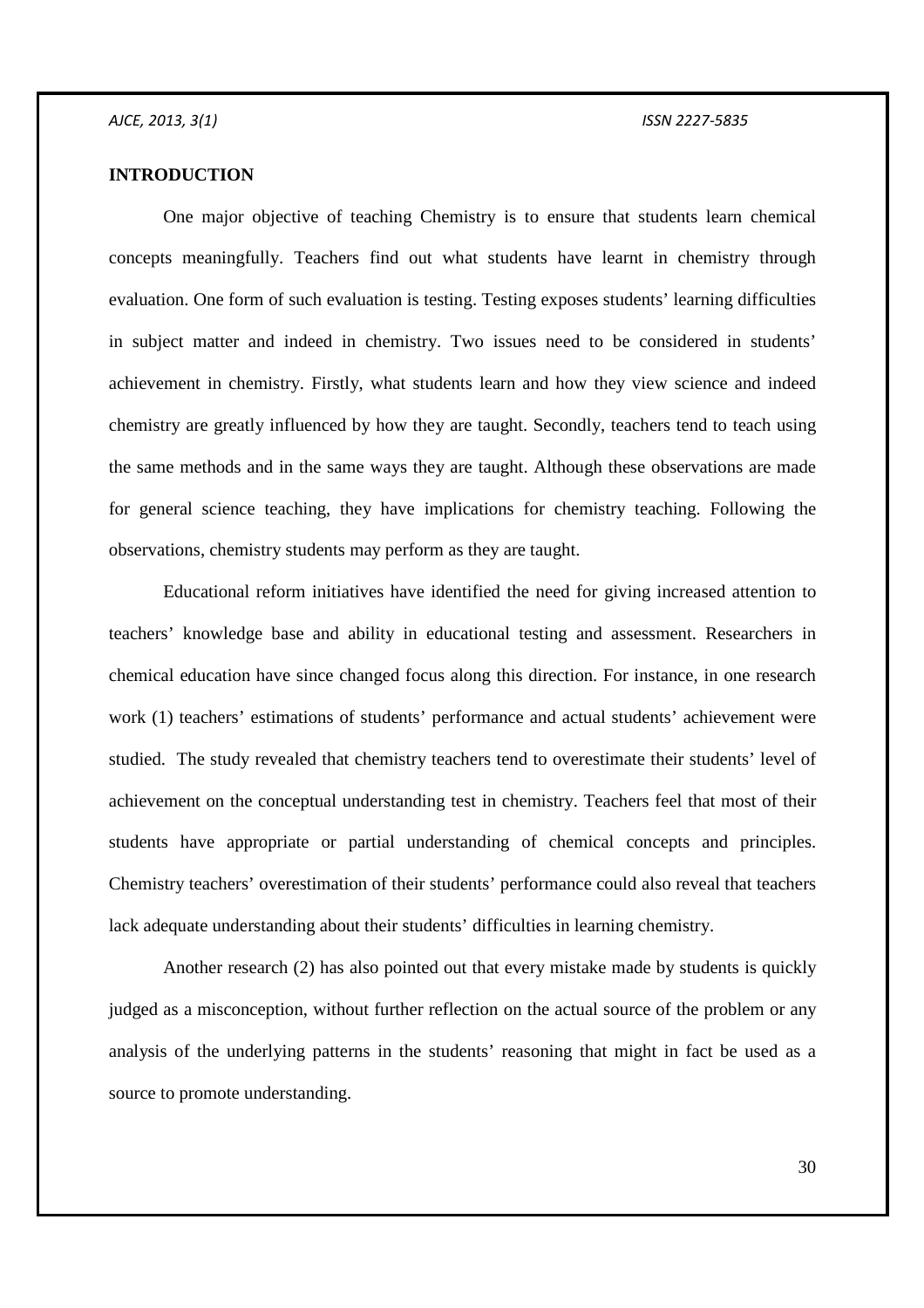For years, practitioners and researchers have explored how to better assist students in developing a robust conceptual understanding of chemistry. Three levels of chemical representations include macroscopic (observable properties and processes), microscopic (arrangement and motions of particles), and symbolic (chemical and mathematical notations and equations) (3). Many fundamental concepts in chemistry involve microscopic and symbolic representations, which are especially difficult for students to learn. Students' understandings rely primarily on sensory experiences that provide information about tangible, macroscopic phenomena rather than particulate-level explanations.

To support students' understandings, teachers' structured and deep conceptual knowledge base must include the ability to translate among the macroscopic, microscopic, and symbolic representations of chemistry, and specifically, in making meaningful connections between observations of macroscopic phenomena and explanations at the particulate level (4).

In a study (5) designed to compare chemistry teachers' conception with that of the college students, teachers performed better than the students on the Chemistry Concept Inventory. One finding in that study is relevant in the present study. This has to do with the teachers' conception of evaporation. The study noted that 30% of the teachers did not understand the concentration behavior of the saturated solution, stating that as water evaporates, the concentration of salt in solution goes up. Obviously, these teachers give this information to their students. Teachers have often not been exposed to situations that challenge the validity of their constructed idea, and thus they may be unaware of their own misconceptions, much less see a need to provide such meaningful situations to their students.

This study is therefore designed to assess the performance of chemistry students and that of their teachers with the view of finding out what misconceptions teachers held in the concept of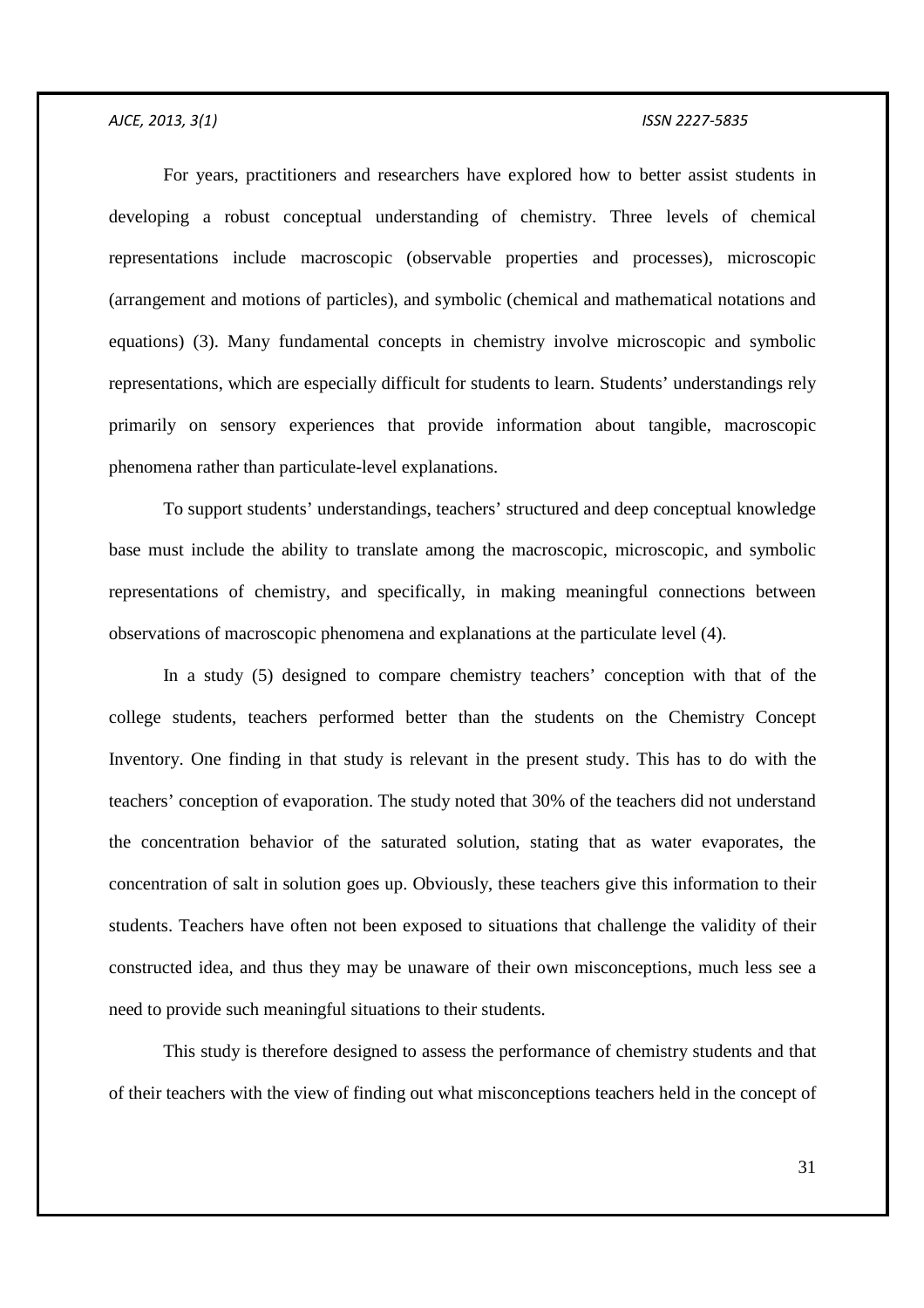evaporations that would have been held by their students. Specifically, the researcher attempted to provide answers to the following research questions:

- (i) What are the teachers' answers to the questions on evaporation?
- (ii) What are the students' answers to the questions on evaporation?
- (iii) How do the teachers' answers compare with the answers of the students in questions on evaporation?

## **METHODOLOGY**

## **Sample**

 Two hundred and seventy six [276] senior secondary students from a university demonstration school and their seven teachers participated in the study. The students were made up of eighty nine [89] year 1 (SS1), ninety [90] year 2 (SS2), and ninety seven [97] year 3 (SS3) senior secondary students. These students were all offering chemistry as one of the subjects to be taken in Senior Secondary Certificate Examination. The students indicated interest to participate in the study after they were informed about the nature and the purpose of the study. Seven [7] chemistry teachers that taught the students participated in the study. These teachers have been teaching chemistry for the past ten years.

## **Instrument**

Evaporation Test was the main data collecting instrument of the study. This test is made up of two components–the pictorial form and the verbal form. The pictorial form consists of two containers, one containing some liquid water and the other empty showing evaporated water. Students were presented with a magnified view of a very small portion of the liquid water in a closed container without air. Students were required to find out what the magnified view would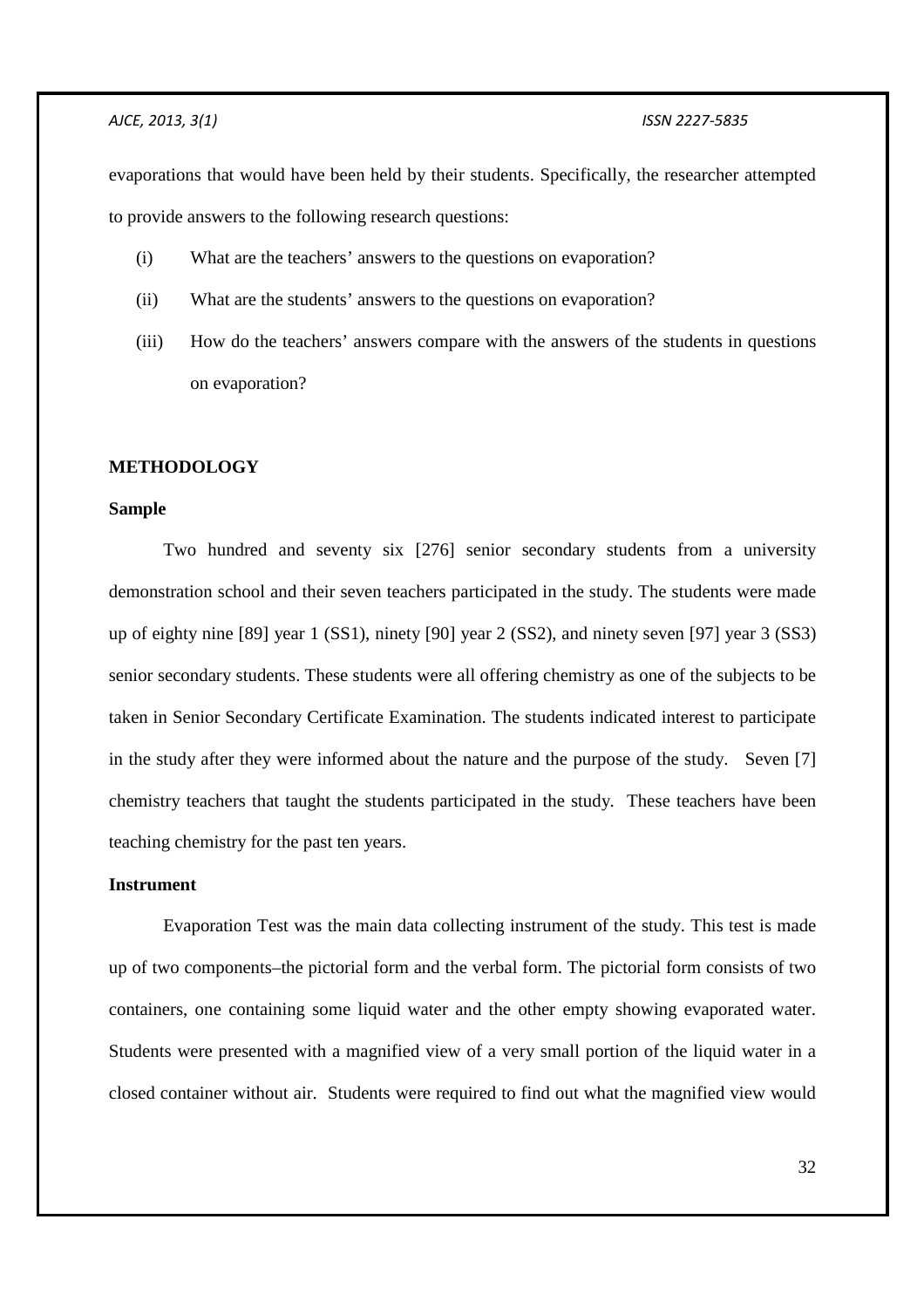show after the liquid water had evaporated. This is similar with the test used in another study (6). Verbal form of the test was a Multiple Choice Objective Test item that required the students to find out the nature of evaporated water in a closed container (see fig. 1 for the evaporation test).



# **Verbal Form**

Which of these would illustrate the nature of evaporated water in a closed container?

- A Molecules of oxygen and molecules of hydrogen
- B Some water molecules, atoms of oxygen, and atoms of hydrogen
- C Nothing, no particles would be noticed
- D Atoms of oxygen and atoms of hydrogen
- E Water molecules, but less than in liquid water

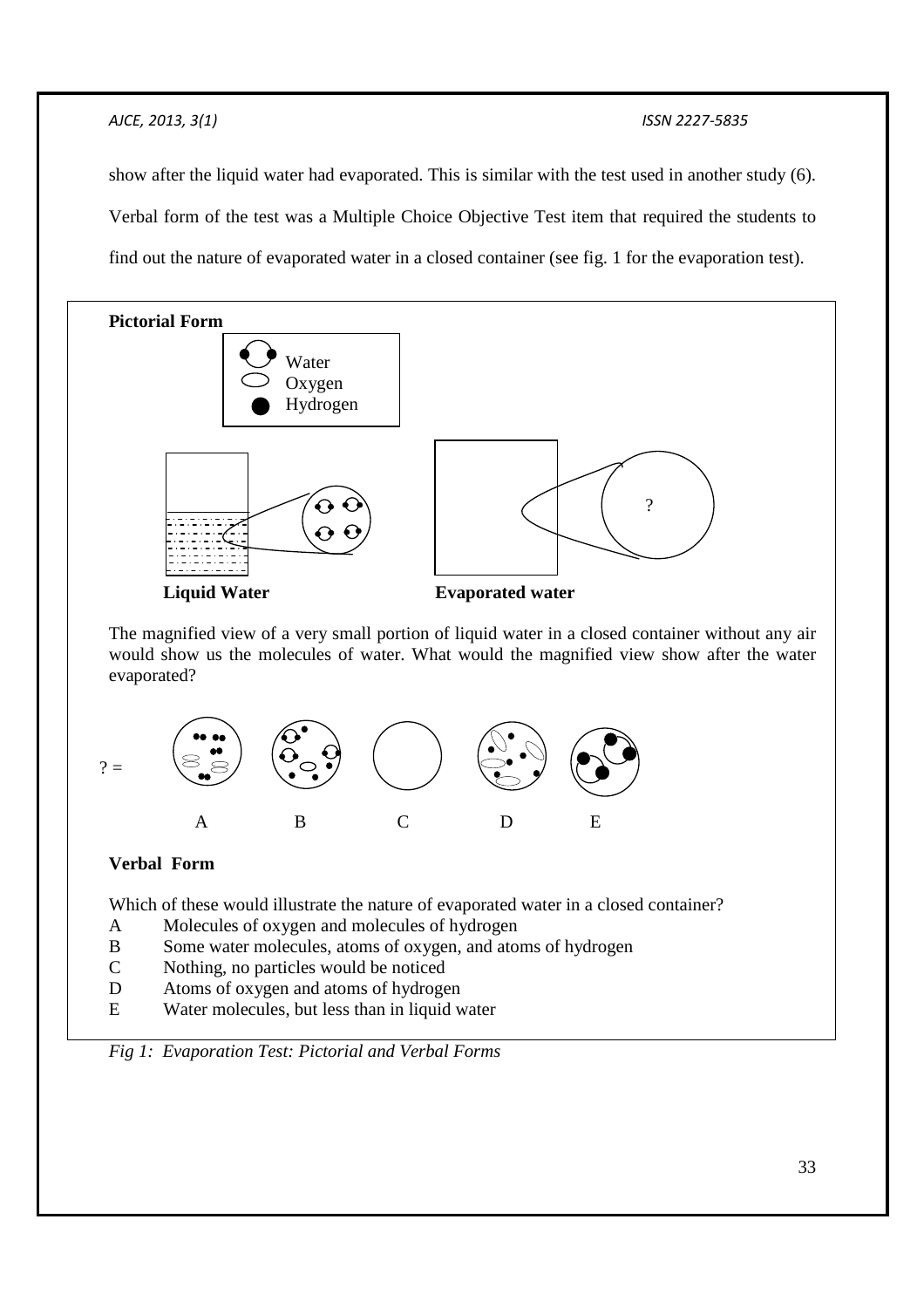Opinions of these forms of test were sought from four practicing chemistry teachers who had taught chemistry for over ten years at the secondary school level. These teachers were not part of those used for the main study. These teachers were to ascertain the suitability of the test for the purpose of the study as regard students' and teachers' choices of answers related to evaporation questions. Notably this test item has been used before in studies (6-8).

Each correct answer for both the pictorial and verbal forms was scored one point respectively. Incorrect answer was scored zero. Option E in both the pictorial and verbal forms of the test item represented the answers.

# **Administration of the Test**

The researcher sought permission from the authority of school and explained to her the nature and the purpose of the study. Teachers, other than those used for the study in the school were called in to assist in the administration of the test. The researcher also explained to the students the nature and the purpose of the study. Students who were interested participated in the study. Students who were not interested were allowed to leave the examination hall. Pictorial form of the test was administered first which took five minutes followed by the verbal form which took another five minutes to complete. Answer scripts of the students were withdrawn after each administration. The researcher personally administered the test to the teachers following the order it was administered on the students. Administration of the test to the students and the teachers took such a short time that the participants were excited that they participated in such a study.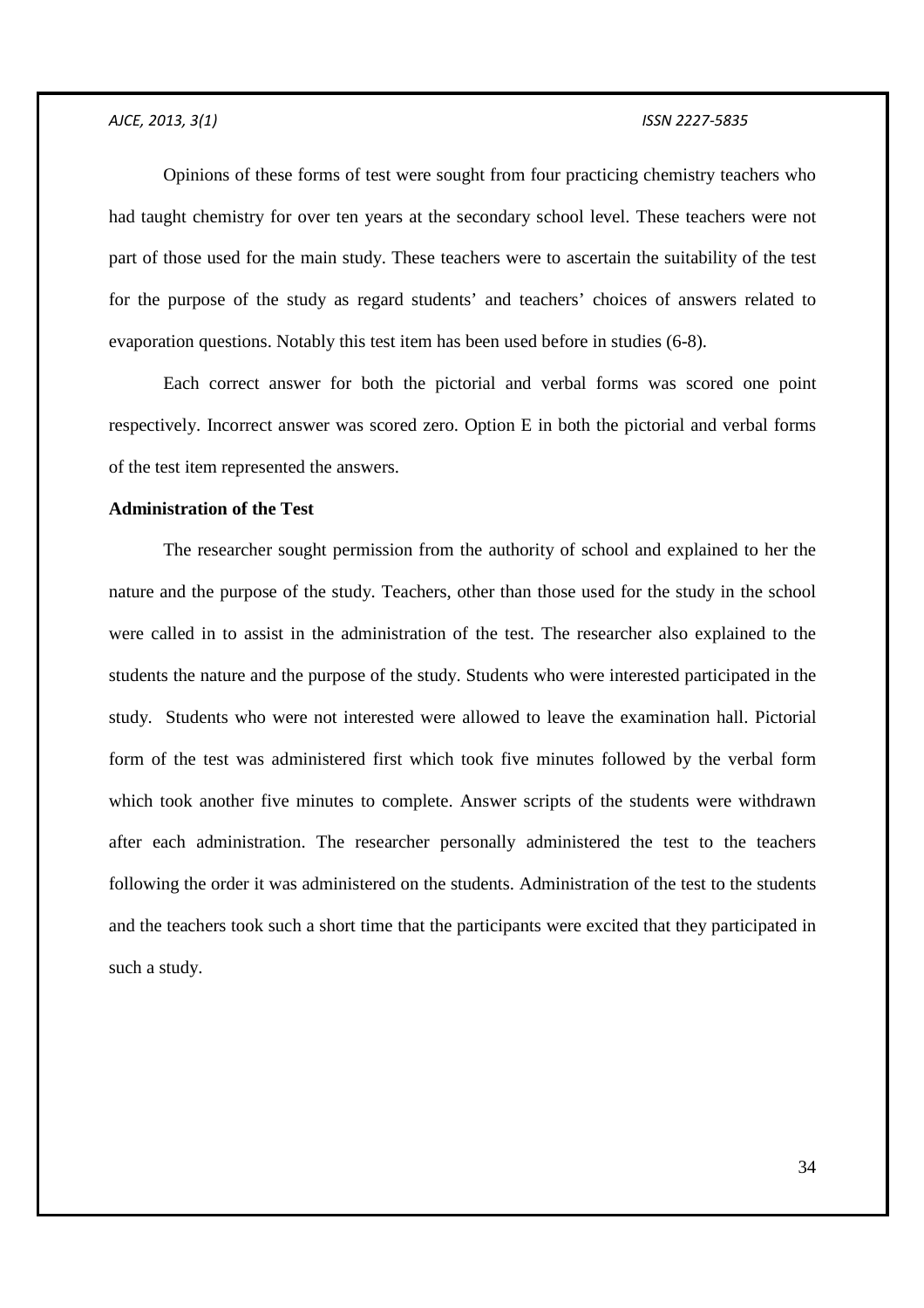# **RESULTS AND DISCUSSIONS**

Some major findings are revealed in table 1 regarding the answers picked by the chemistry teachers.

| Academic Level      | Pictorial Test Item (PTI) |                          |       |       |       | Verbal Test Item (VTI) |        |       |                          |       |                       |
|---------------------|---------------------------|--------------------------|-------|-------|-------|------------------------|--------|-------|--------------------------|-------|-----------------------|
|                     | Answer options            |                          |       |       |       | Answer options         |        |       |                          |       |                       |
|                     | A                         | В                        | C     | D     | Е     | A                      | В      |       |                          | E     | $\mathbf{V}^{\prime}$ |
| $SS1$ (n=89)        | 11.23                     | 15.73                    | 35.95 | 21.35 | 15.74 | 20.23                  | 23.59  | 23.59 | 17.98                    | 14.61 | 14.09*                |
| SS2 $(n = 90)$      | 16.67                     | 15.55                    | 28.89 | 22.22 | 16.67 | 21.11                  | 18.89  | 25.56 | 15.55                    | 18.89 | 3.28                  |
| $SS3(n=97)$         | 25.77                     | 15.46                    | 23.71 | 20.62 | 15.10 | 26.82                  | 16.49  | 16.49 | 14.43                    | 25.77 | 12.04*                |
| Overall $(n = 276)$ | 17.89                     | 15.58                    | 29.52 | 21.40 | 15.61 | 22.72                  | 19.66  | 21.88 | 15.99                    | 19.75 | $10.04*$              |
| Teachers $(n=7)$    |                           | $\overline{\phantom{a}}$ | 57.14 | ۰.    | 42.86 |                        | $\sim$ | 42.86 | $\overline{\phantom{a}}$ | 57.14 | 0.28                  |

*Table 1: Teachers' and Students' Answers (%) to Pictorial and Verbal Test Items* 

\*Significant at P $< 0.05$ , df = 4

These findings are centered on answer options C and E for the Pictorial Test Item (PTI) and the Verbal Test Item (VTI). These options show the thinking of the teachers that evaporated water consists of (i) an empty space as indicated by more than half of the teachers and (ii) few molecules of water as indicated by less than half of the teachers. This is for the PTI. This is further corroborated by answers given by the teachers in the VTI, thus option C shows "nothing, no particle would be noticed" and option E "Water molecules, but less than in liquid water". Students' answers gave a wide range of what they think about evaporated water, namely:

- (i) Over 17% of the total number of students indicated that it consists of hydrogen and oxygen molecules. SS1 had the least number of students who thought this way;
- (ii) About 15% of the total number of students thought that evaporated water consists of molecules of water, few hydrogen and oxygen atoms;
- (iii) Over 29% of the total number of students reasoned that evaporated water consists of "nothing". The trend here is that more SS1 than SS2 and SS3 had this conception;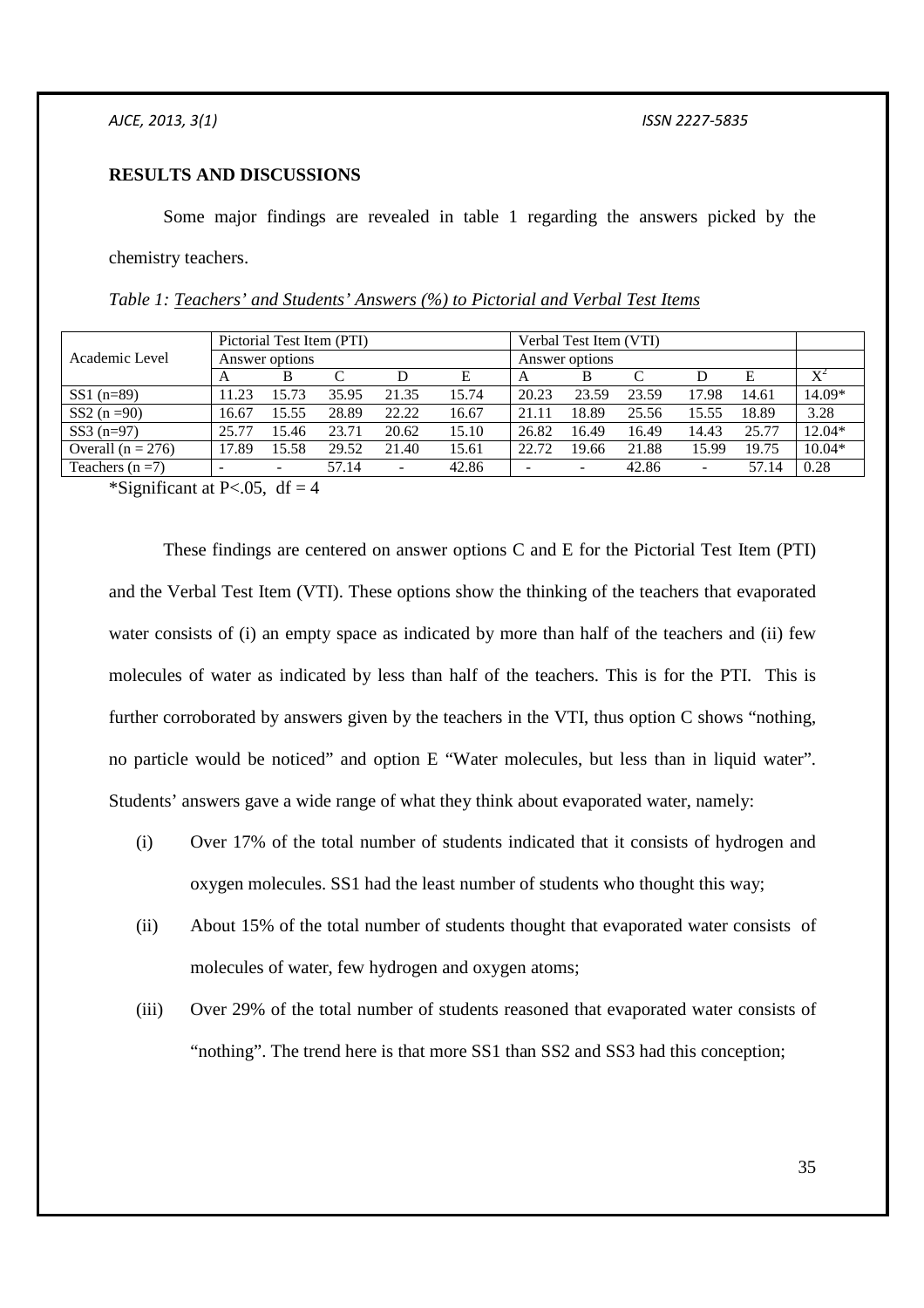- (iv) Evaporated water is made up of mainly hydrogen and oxygen atoms. Over 20% of the students chose this answer;
- (v) About 15% of the total number of students got the correct answer that evaporated water is made up of few molecules of water (option, E);
- (vi) Comparing teachers' answers with that of the students' show that while students answers were on the five options, teachers' answers were only on two (C and E);
- (vii) Except for the teachers and SS2, there were significant differences in the frequencies of students' responses to the answer options of the pictorial and the verbal test items.

A recent study (9) found that students' performance on Multiple Choice exam questions depend strongly on the placement of questions and answers, with the answer order probably being the more important factor. One is not sure whether public examination bodies in Nigeria such as West African Examination Council (WAEC) and National Examination Council (NECO) consider this idea in preparing Multiple Choice examinations of various subjects they examine. The concern of the present study was not to probe what the examination bodies do. Before the students proceed to the level of writing these examinations, they have had formal instructions in the classrooms. The students, no doubt, are also familiar with multiple choice examinations. In this case teacher-made tests are placed in the picture.

In this context, it is the teacher-made test in chemistry, and specifically, a topic concerning evaporation. Students are always being assessed by their teachers. Teachers do a lot with students' assessment. For example, such assessments are used for promotion from one lower level to a higher level, classification, for scholarship award and for feedback. Students' poor performance on SSCE chemistry in June 2008 raised a lot of questions concerning how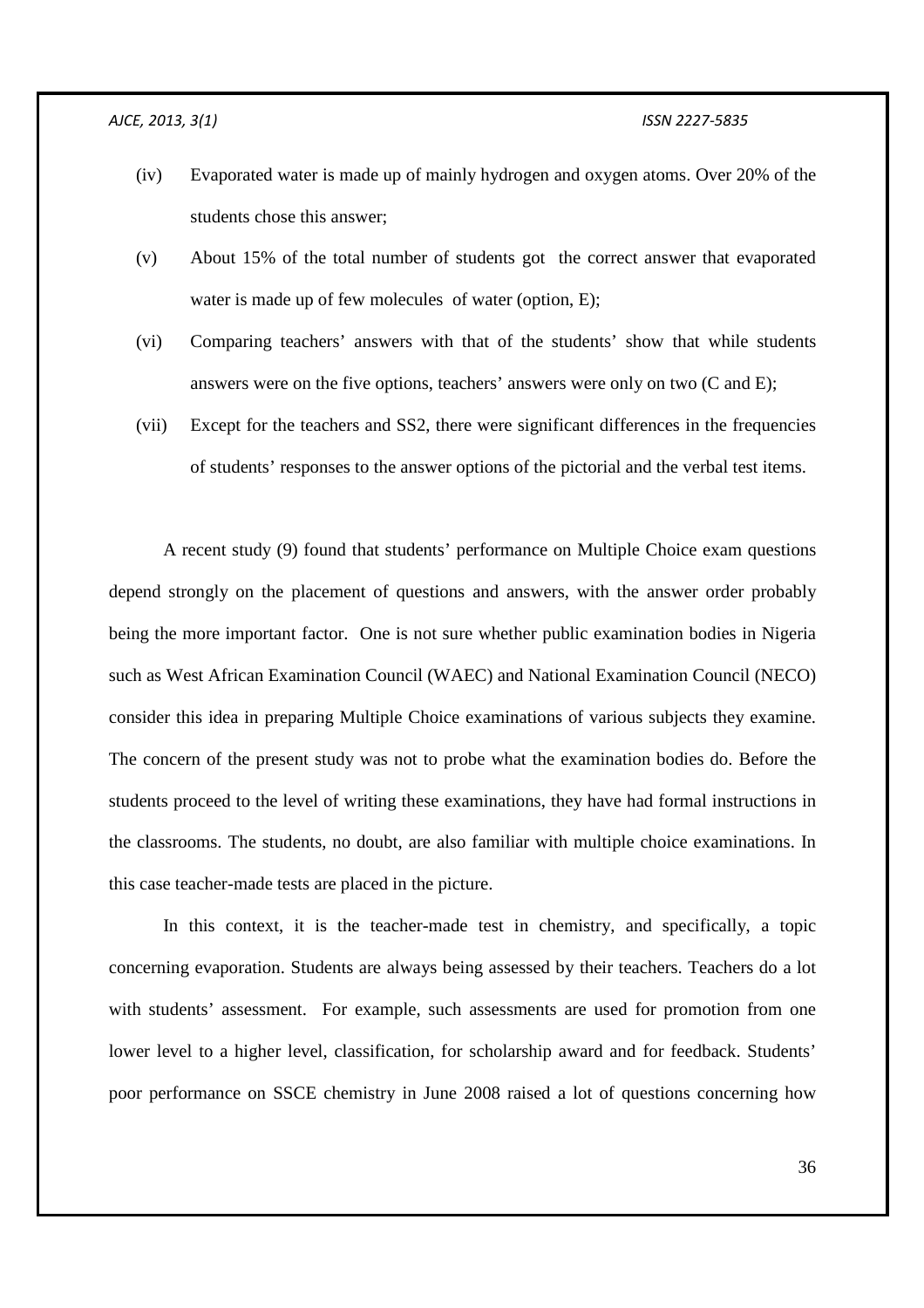teachers carried out their duties. Do the chemistry teachers possess the required content knowledge to teach Senior Secondary Students?

Although the present study is more or less a pilot study, it exposed teacher-learner link in chemistry. In the test given to the students in which their teachers were requested to respond to, variations of teacher-teacher answers, teacher-student answers and student-student answers were observed. What quickly draws one's attention is the responses of the teacher and that of the students to the test item. While students' responses cut across the five options given for both the pictorial and verbal test items, teachers' responses were restricted to only two. This seems to suggest, in a way, that teachers show particular interest in teaching some chemistry topics at the expense of others. Possibly students are left on their own to study such topics that are not taught by the teachers. Teachers should try as much as possible to cover all the topics in chemistry syllabus knowing full well that the examination body can pick question from any part of the syllabus. In this light, science educators and indeed chemical educators have advocated team teaching in order to help students fully grapple with all aspects of the chemistry content.

Regarding the test on evaporation, students and teachers showed indications of misconception. It is probable that students' misconception arose from their teachers' misconception. Students responded to the test items according to how they were taught. Further research need to confirm these assertions.

## **REFERENCES**

- 1. Lin, H; Lee, S. T. & Treagust, D. (2005) Chemistry Teachers' Estimations of Their Students' Learning Achievement. *Journal of Chemical Education* 82 10 1565 – 1569
- 2. Talanguer, V. (2006) Commonsense Chemistry: A Model for Understanding Students' Alternative Conceptions. *Journal of Chemical Education* 83 (5) 811 – 816
- 3. Gabel, D (1988) The Complexity of Chemistry and Implications for Teaching. *In International Handbook of Science Education*: Fraser, B.J., Tobin, K.G. Eds., Kluwer Academic Publishers: Dordrecht, The Netherlands 233 – 248